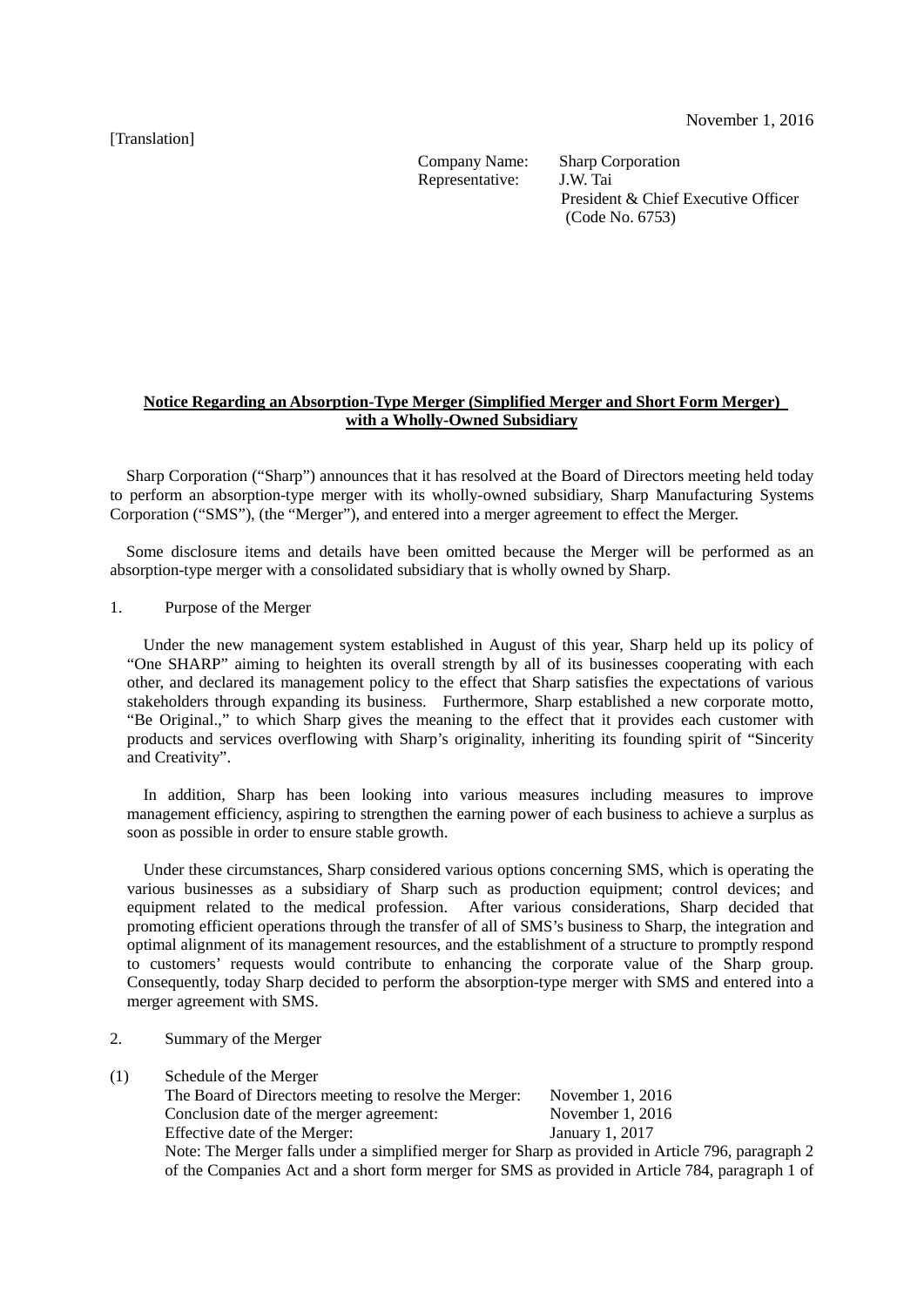the same act; therefore, Sharp and SMS plan to perform the Merger without the approval of a general meeting of shareholders in relation to the merger agreement.

(2) Merger method

The method of the Merger is an absorption-type merger with Sharp as the surviving company, and SMS will be dissolved.

- (3) Content of allocation pertaining to the Merger There will be no delivery of money, etc. in lieu of SMS's shares due to the Merger because the Merger will be an absorption-type merger with Sharp's wholly owned subsidiary, nor will Sharp issue new shares nor increase its capital.
- (4) Treatment of stock acquisition rights and bonds with stock acquisition rights of the disappearing company Not applicable.